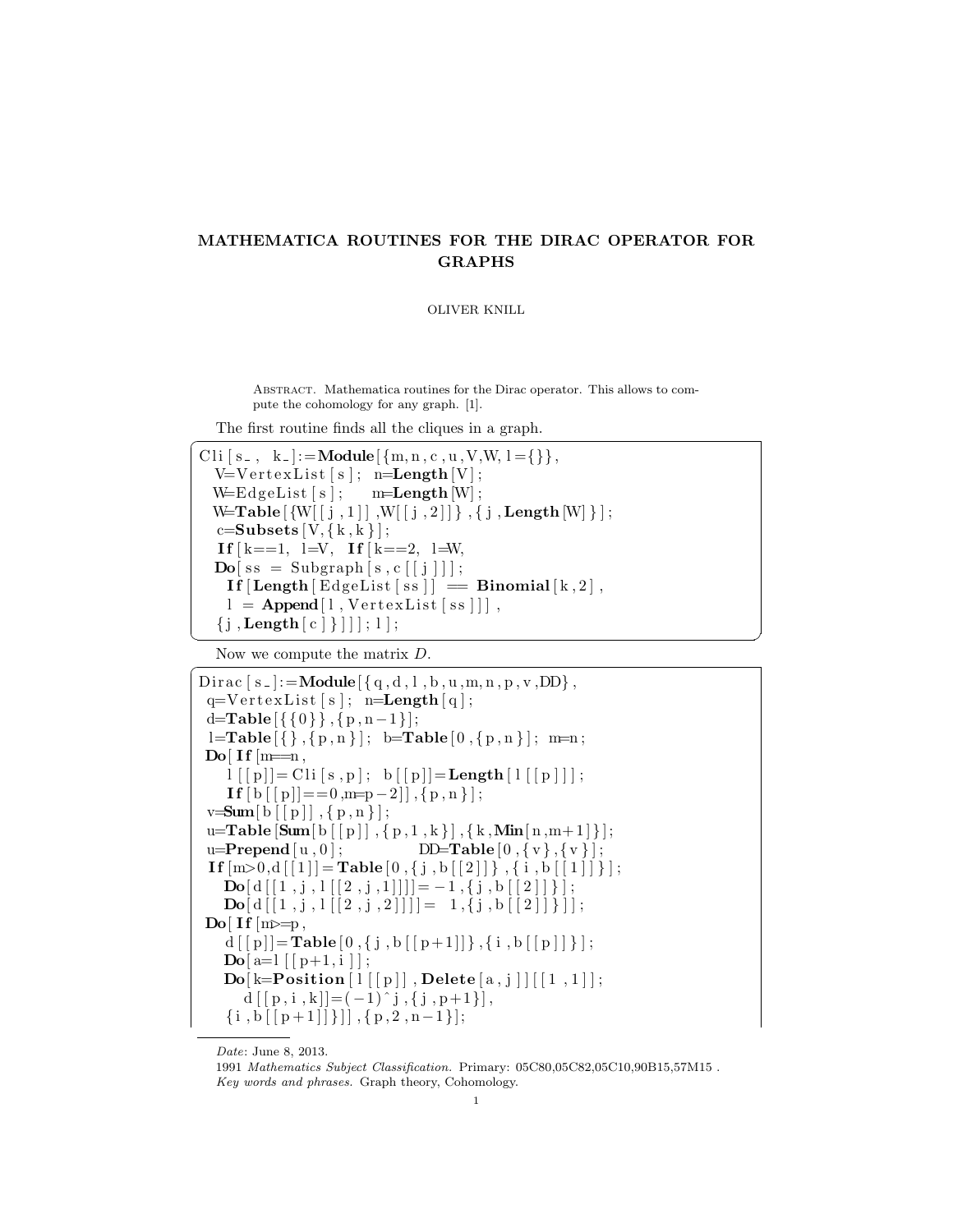```
D<sub>o</sub>If [m \geq p, \text{Do}[DD[[u[[p+1]]+j], u[[p]]+i]] = d[[p,j,i]],
    \{i, b[[p]]\}, \{j, b[[p+1]]\}]] , \{p, 1, n-1\}];{DD+Transpose[DD], u};
✝ ✆
```
This leads to the Laplace Beltrami operators which allow to compute the Betti numbers, and the Cohomology basis.

```
LaplaceBeltrami [s_l]:=Module[\{DD, LL, br\},
   \{DD, br\} = Dirac[s]; LL=DD.DD;Table \lceil Table \lceil LL \lceil \lceil br \lceil \lceil k \rceil + i \lceil , br \lceil \lceil k \rceil + j \lceil \rceil .
   {\{ i, br [ [ k+1] ] - br [ [ k ] ] \}, \{ j, br [ [ k+1 ] ] - br [ [ k ] ] \} }{k, Length[br] -1}];
Nullety [A_{\cdot}] :=Length [A]–MatrixRank [A];
\text{Betti} [s_+] := \text{Map}[\text{Nullety}, \text{LaplaceBeltrami}[s]];✝ ✆
```
Example:

```
✞
(∗ T h i s i s an a t t em p t t o e xpand t h e D i r a c c o d e and comment ∗)
  C li [s_, k_] :=Module \{m, n, c, u, V, W, l = \{\}\}, <br>V=VertexList [s]; n=Length [V]; <br>(* Vertices and length *)
            V=V e r t e x L i s t [ s ] ; n=Length [V ] ; (∗ V e r t i c e s and l e n g t h ∗)
            W=EdgeList[s]; m=Length [W];<br>
W=Table [{W[[j,1]], W[[j,2]]}, {j, Length [W]}]; (* write edges as pairs * )<br>
c=Subsets [V, {k, k, }];<br>
(* all the subsets of length k * )<br>
If [k==1, l=V,<br>
(* in case k=1, take vertices *)
           W=Table [W[j], 1], W[i], 2]}, {j, Length [W]} }; (* write edges as pairs<br>c=Subsets [V, \{k, k\}];<br>H[k == 1, 1 = V, (* all the subsets of length k<br>If [k == 2, 1 = W, (* in case k=1, take vertices<br>W[k == 2, 1 = W, (* in case k=2, take
                                                                                                                                                                  (* start to sum over all subsets<br>(* build subgraph
                    ss = Subgraph [s,c[[j]]]; (* build subgraph * *)<br>If [Length [EdgeList [ss]]==Binomial [k,2], (* is it complete? * * * *
                l = \text{Append}[1, \text{ VertexList}[\text{ss}]]], (*) ( * \text{ if } \text{yes}, \text{ add } \text{ it } \text{*})<br>{j, Length [c]} (*) (* \text{ end } \text{ sum } \text{ over } \text{ subsets } \text{*})\begin{array}{c} \text{if } \text{if } x \text{ is } x \text{ and } y \text{ is } x \text{ if } x \text{ is } x \text{ if } x \text{ is } x \text{ if } x \text{ is } x \text{ if } x \text{ is } x \text{ if } x \text{ is } x \text{ if } x \text{ is } x \text{ if } x \text{ is } x \text{ if } x \text{ is } x \text{ if } x \text{ is } x \text{ if } x \text{ is } x \text{ if } x \text{ is } x \text{ if } x \text{ is } x \text{ if } x \text{ is } x \text{ if } x \text{ is } x \text{ if } x \text{ is } x \text{ if(* return collection of subsets
 \begin{array}{llll} \text{Dirac}\big[\,s_-\,\big]:=\text{Module}\big[\,\{\,q \,, d \,, \,l \,, b \,, bb\,, m, n \,, p \,, v\,, DD\big\}\,\big), & \text{\rm (} \ast \;\; \textit{Find} \;\; \textit{s implies} \;\; \textit{and} \;\; \textit{lengths} \big] \\ \text{d=Table}\big[\,\{\,0\,\}\big\}\,\big], & \text{m=Length}\big[\,\{\,\big\}\,\big] & \text{\rm (} \ast \;\; \textit{Continier} \;\; \textit{for} \;\; d \,\, k \;\; \textit{sumg} \,\textit{th} \big] \\ \textq=VertexList[s]; n=Length[q]; (* Vertex list and its length *)<br>d=Table[{{0}},{p,n-1}]; (* Container for d_k submatrices *)<br>l=Table[{},{p,n}];
         \begin{tabular}{ll} b=Table[0, \{p,n\}]; & (\ast\otimes \textit{Container for cliques numbers } \ast)\\ \mathbf{Do}[\mathbf{If}[\mathbf{m}=\mathbf{n}, & (\ast\otimes\textit{longed time } \ast)\\ \mathbf{Do}[\mathbf{If}[\mathbf{m}=\mathbf{n}, & (\ast\otimes\textit{longed time } \ast)\\ \mathbf{I}[\mathbf{p}]]=\mathrm{Cli}[\mathbf{s},\mathbf{p}]; & (\ast\otimes\textit{longed time } \ast)\\ \mathbf{b}[[\mathbf{p}]]=\mathbf{Length}[\mathbf{1}[[\mathbf{p}]]]; & (\ast\otimes\textit{ind its lengthsbb=Table [Sum [b [[p]], {p,1,k}], {k, Min [n, m+1]}]; (* these are the subdivisions *)<br>bb=Prepend[bb,0];<br>DD=Table [0,{v}, {v}];<br>DD=Table [0,{v}, {v}];
          \textbf{If } [\text{m}{>0}, \text{ } (*) f \text{m}{>0}, \text{ we have some edges } *d[[1]] = Table[0,{j,b[[2]]},{i,b[[1]]}]; (* fill in empty shell *)<br>Do[d[[1,j,1[[2,j,1]]]]= -1,{j,b[[2]]}]; (* place the -1 entries in *)<br>Do[d[[1,j,1[[2,j,2]]]]= 1,{j,b[[2]]}}; (* place the 1 entries in *)
         \begin{array}{lll} \text{j;} & \text{(} & \text{we have finished with edges } * \text{)} \ \text{Do} & \text{(} & \text{now do the same for triangles } * \text{)} \end{array}\textbf{If} \ [\text{m}\geq=p \ , \ \text{if} \ [\text{m}\geq=p \ , \ \text{if} \ [\text{p}+1] \ ] \}, \{ \text{i }, \text{b} \ [\ [\text{p} \ ] \ ] \} \ ] ; \qquad (* \quad only \quad if \quad not \quad reached \quad max \qquad * ) \ (\text{k } \quad cluster \quad if \quad ( \text{p}) \ [\text{p} \ ] \ \text{and} \quad (* \quad correct \quad if \quad ( \text{p}) \ \text{if} \ \text{p}+1] \ \text{if} \ \text{p}+1] \ \text{if} \ \text{p}+1] \ \text{if} \ \text{p}+1] \ \text{a=\left[ \lceil [p+1,i] \rceil \right];<br>
\begin{array}{lll} \text{Do} \left[ \begin{array}{ccc} * & * & * \end{array} \right. & \text{Do} \left[ \begin{array}{ccc} * & * & * \end{array} \right. & \text{Do} \left[ \begin{array}{ccc} * & * & * \end{array} \right. & \text{Do} \left[ \begin{array}{ccc} * & * & * \end{array} \right. & \text{Do} \left[ \begin{array}{ccc} * & * & * \end{array} \right. & \text{Do} \left[ \begin{arrayk=Position [1[[p]], Delete [a, j]][[1, 1]]; d[[p, i, k]] = (-1)^{k} j,
                                                                                                                                                                   \begin{array}{llll} (* & \hbox{orientation} & \hbox{of} & \hbox{subsimplex} \end{array}\{j, p+1\}\}\,, \{i, b\big[\big[p+1\big]\big]\}\}\;; (* run over all subsimplices)<br>\{i, b\big[\big[p+1\big]\big]\}\;; (* run over simplices of directions)
                \begin{array}{ll} \text{ $\{i$}, b \,\text{[\,[p+1]]\}$};\\ \text{ $\{i$}, b \,\text{[\,[p+1]]\}$};\\ \text{ $\;\{i$},\text{ $i$} \text{ $\{i$} \text{ $\{i$} \text{ $\{i$} \text{ $\{i$} \text{ $\{i$} \text{ $\{i$} \text{ $\{i$} \text{ $\{i$} \text{ $\{i$} \text{ $\{i$} \text{ $\{i$} \text{ $\{i$} \text{ $\{i$} \text{ $\{i$} \text{ $\{i$} \text{ $\{i$} \text{ $\{i$} \text{ $\{i$} \text{ $\{i${\bf p} \{{\bf p}, 2\,,{\bf n}-1\};<br>
{\bf D}{\bf o}[\ast sum over dimensions {\bf p}<br>
\{*\  \, {\bf n}\, {\bf o}\, {\bf v}\  \, {\bf f} i \{*\  \, {\bf n}\, {\bf v}\  \, {\bf f}\}\begin{array}{lll} \text{if} & \text{if} & \text{if} & \text{if} & \text{if} & \text{if} & \text{if} & \text{if} & \text{if} & \text{if} & \text{if} & \text{if} & \text{if} & \text{if} & \text{if} & \text{if} & \text{if} & \text{if} & \text{if} & \text{if} & \text{if} & \text{if} & \text{if} & \text{if} & \text{if} & \text{if} & \text{if} & \text{if} & \text{if} & \text{if} & \text{if} & \text{if} & \text{if} & \text{if} & \text{if} & \textI f [m>=p , (∗ o n l y i f d im e n s i o n s m a l l enou gh ∗)
Do[ (∗ s t a r t summing ∗)
                    \begin{aligned} &\dot{\text{DD}}\big[\big[\,\text{bb}\big[\,[\,\text{p}+1]\big] + \text{j}\;, \text{bb}\big[\,[\,\text{p}\,]\big] + \text{i}\,\big]\big] = \text{d}\big[\big[\,\text{p}\,,\,\text{j}\,,\,\text{i}\,\big]\big]\;,\\ &\{\text{j}\,,\text{b}\,\big[\,\big[\,\text{p}+1\,\big]\big]\,\big\}\big]\big]\;, \end{aligned}\begin{array}{ll} \{ \texttt{i}, \texttt{b} \left[ \texttt{p} \right] \} \}, \ \texttt{\{i, b \left[ \texttt{p+1} \right] \} } \end{array} \bigg| \{ \texttt{i}, \texttt{b} \left[ \texttt{p+1} \right] \} \bigg| \,, \ \texttt{\{i, b \left[ \texttt{p+1} \right] \} } \bigg| \,, \ \texttt{\{i, s} \texttt{\$num over columns} \qquad \ast \ast \} \bigg| \,, \ \texttt{\{p, l, n-1\} } \bigg| \,, \ \texttt{\{p, s} \texttt{\$num of vertices} \qquad \ast \ast
```
 $\overline{a}$